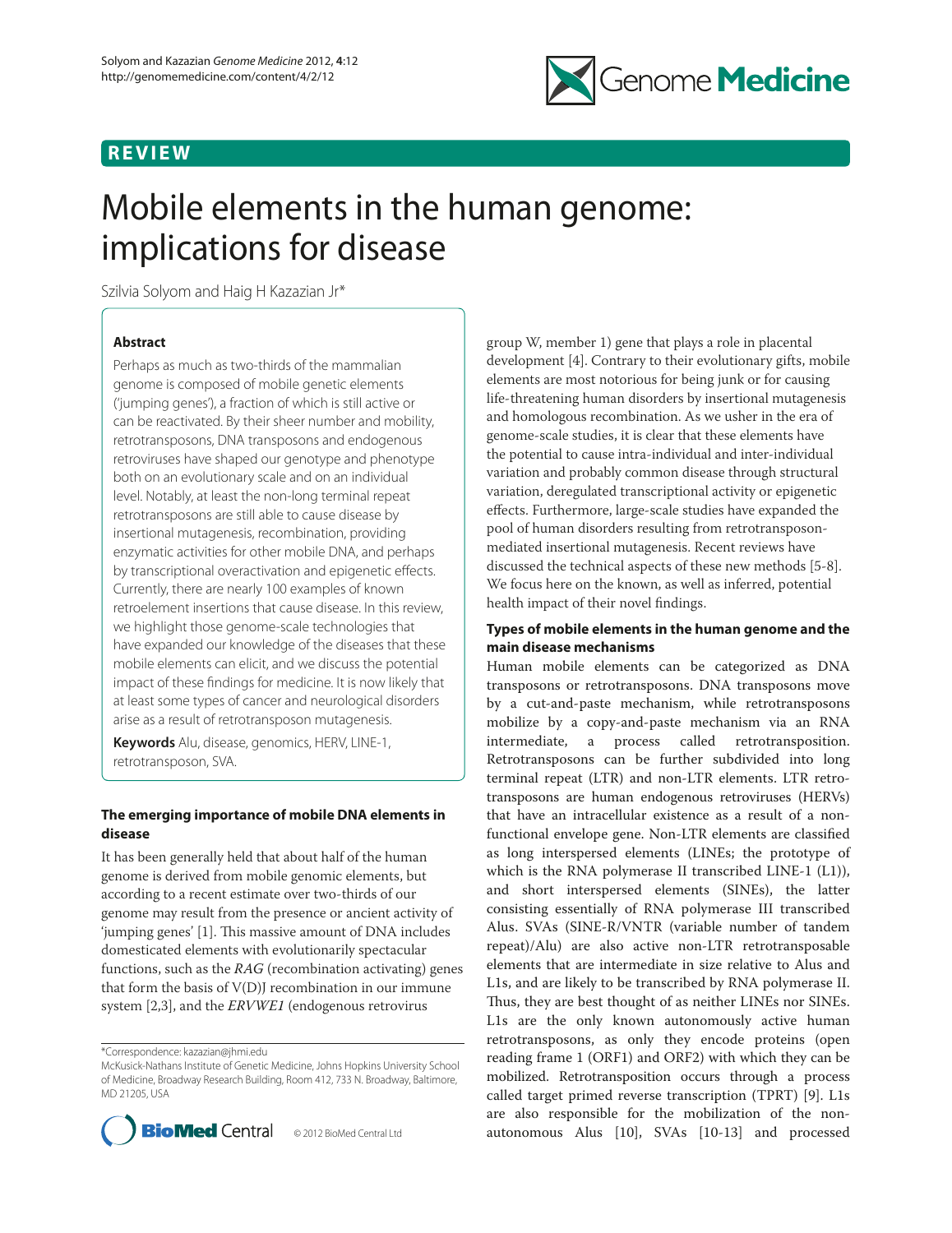pseudogenes, which are cellular mRNAs that are reverse transcribed and inserted into the genome [14].

DNA transposons are considered to be immobile in the human genome. Accordingly, no human disease is known to arise as a result of their activity. Also, HERVs are thought to be retrotransposition defective in humans, but some may have retained their ability to move. For example, HERV-K113 has intact ORFs and has insertional polymorphisms in the human population, implying recent evolutionary activity [15]. Although no insertional mutagenesis by HERVs has been described, oncogenic ETV1 (ets variant 1)-HERV-K fusions generated by chromosomal translocation have been observed in prostate cancer [16,17], and HERV expression has been suggested as a potential contributor to autoimmune diseases [18]. Furthermore, syncytin, an endogenous retroviral envelope protein playing a role in placental trophoblast cell fusion, is involved in breast cancer-endothelial cell and endometrial carcinoma cell fusions [19,20]. Also, a LTR of a MaLR human endogenous retrovirus has been shown to aberrantly activate a protooncogene, thereby causing lymphoma [21].

The predominant mechanism by which L1s cause disease is insertional mutagenesis into or near genes [22,23]. L1 insertions are often accompanied by 3' transduction, the comobilization of DNA sequences downstream of an L1 as a consequence of transcriptional read-through resulting from a weak L1 poly(A) signal [24-27]. Alu sequences predominantly cause disease by homologous recombination between two Alu sequences, but insertion into or near exons, and aberrant Alu splicing from introns, also frequently result in pathological conditions [28-30]. Furthermore, Alu RNA toxicity, a new disease-causing phenomenon, has been recently proposed to result in macular degeneration by DICER1 deficit [31]. Regarding the role of Alu elements in eye disorders, it is interesting that an Alu insertion polymorphism in the *ACE* (angiotensin I converting enzyme) gene has been associated with protection from the dry/atrophic form of age-related macular degeneration [32]. SVA elements also have the ability to interrupt genes through insertional mutagenesis that can be coupled with 3' transduction, genomic deletion or aberrant splicing [11,33-35]. The wide spectrum of disease cases caused by retrotransposons ranges from hemophilia to muscular dystrophy and cancer, and has been thoroughly reviewed [36-38]. There have been 96 known retrotransposon insertions in disease cases, of which 25 are caused by L1s, while the other 71 are also L1-mediated. Among the latter, 60 cases are attributable to Alus, 7 to SVAs, and 4 to truncated inserts with only poly(A) sequence remaining [38]. Overall, retrotransposon insertions account for about 1 in 250 (0.4%) of disease-causing mutations [29]. Processed pseudogenes have not yet been found to cause human disease by *de novo* insertional mutagenesis, but facioscapulohumeral dystrophy has been demonstrated to

arise as a result of the contraction of macrosatellite repeats leading to aberrant expression of an array of *DUX4* retrogenes residing within the repeats [39,40]. In addition, mutations in functional processed pseudogenes can cause disease. For instance, mutations in *UTP14C* have been associated with male infertility [41], mutations in *TACSTD2*/*M1S1* result in gelatinous drop-like corneal dystrophy [42,43], and *PTENP1* is selectively lost in human cancers [44,45]. The main characteristics of mobile elements capable of causing human disease are summarized in Figure 1.

In the next two sections, we discuss large-scale genome, transcriptome and methylation profiling studies of mobile elements in human diseases. We also discuss some nongenome-scale studies that support or contradict the implications of these novel findings.

# **Genome-scale approaches to identify new retrotransposon insertions**

High-throughput sequencing has increased our capacity to generate large datasets at an unprecedented resolution. It is now possible to characterize genome sequences of scarce samples or even single cells. A next-generation sequencing technique with a high coverage of germline polymorphic human-specific L1 (L1Hs) retrotransposition events has been developed by Ewing and Kazazian, comprising hemispecific PCR coupled to Illumina sequencing [46]. Using this approach, it has been demonstrated that many L1Hs elements are population-specific [46,47], and recapitulate genetic ancestry similar to Alu insertion polymorphisms [48]. Retrotransposons are not only excellent markers for exploring population history, but can also give rise to population-specific diseases. For example, a homozygous Alu insertion in an exon of the *MAK* (male germ-cellassociated kinase) gene has been identified in 21 patients of Jewish ancestry who were diagnosed with retinitis pigmentosa [49]. Oddly, the discovery of this mutation using Agilent exome capture and subsequent Illumina and ABI sequencing was paradoxical, as attempts to remove repetitive sequences from the analysis led to the identification of the insertion [49]. Another populationspecific disease caused by retrotransposon mutagenesis is Fukuyama-type congenital muscular dystrophy. It is one of the most common autosomal recessive disorders in Japan and was the first human disease found to result from ancestral insertion of an SVA element [35,50,51]. A similar example of an apparently ethnic-specific retrotransposon allele-mediated disease is an L1-mediated orphan 3' transduction into the *dystrophin* gene leading to Duchenne muscular dystrophy in a Japanese boy [52,53].

An unexpected finding of state-of-the-art, large-scale approaches to study retrotransposon insertions has been that highly active (or 'hot' [54]) L1s are much more abundant in humans than previously appreciated. The outcome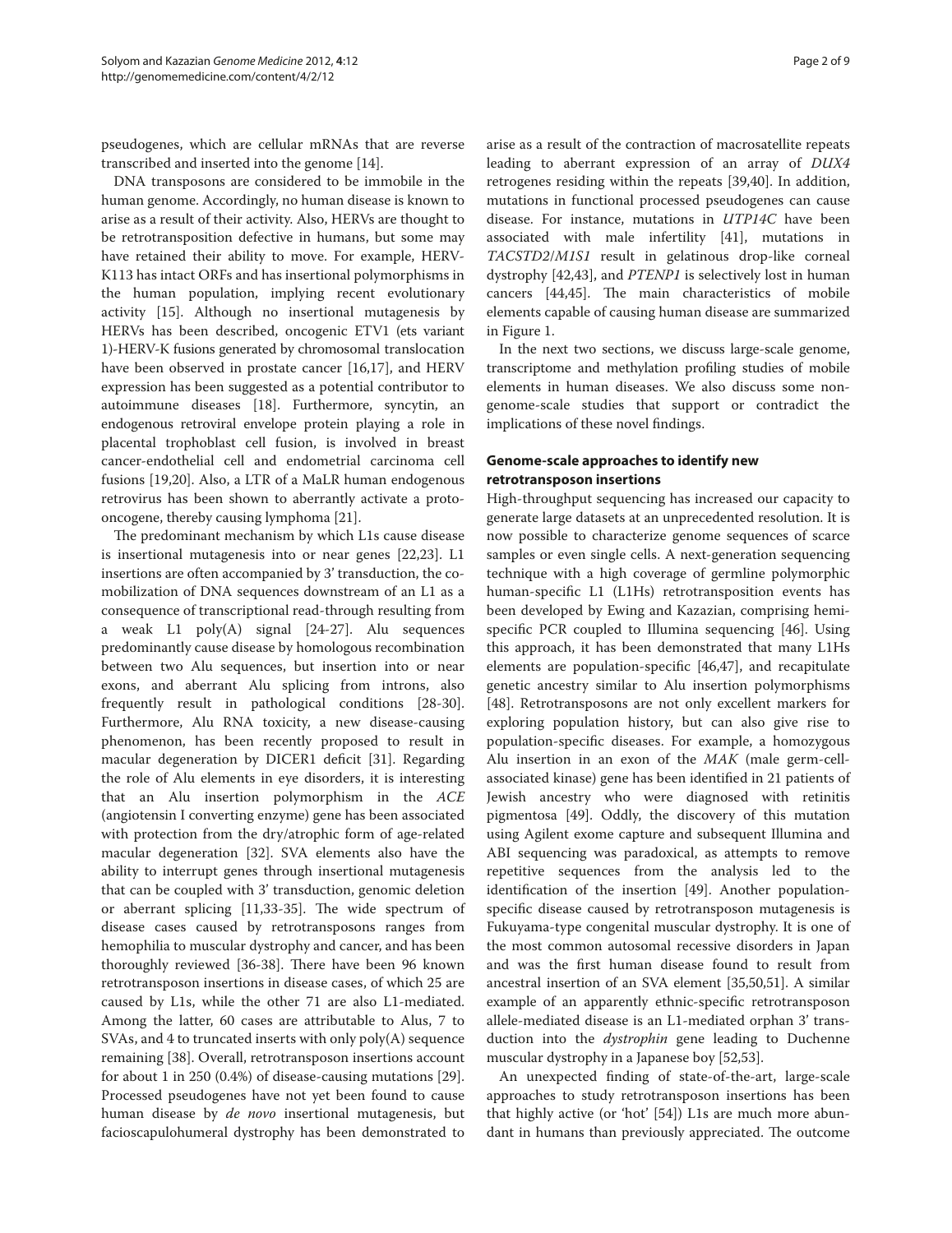| Type of<br>mobile<br>element | Representative structure and size of<br>full length element                                | <b>Number</b><br>of copies<br>in the<br>human<br>genome | <b>Mechanism</b><br>of<br>integration | <b>Disease causing</b><br>phenomena                                | <b>Historic</b><br>examples for<br>conferred<br>disease      |
|------------------------------|--------------------------------------------------------------------------------------------|---------------------------------------------------------|---------------------------------------|--------------------------------------------------------------------|--------------------------------------------------------------|
| L1                           | $3'$ poly<br>$^{5'}_{\tt UTR}$<br>ORF1<br>ORF <sub>2</sub><br>6 <sub>kb</sub>              | 500000                                                  | <b>TPRT</b>                           | Insertional<br>mutagenesis,<br>aberrant splicing,<br>recombination | Hemophilia<br>$[22]$                                         |
| Alu                          | A-rich<br>A.I<br>Left monomer<br><b>Right monomer</b><br>linker<br>0.3 <sub>kb</sub>       | 1 million                                               | TPRT by L1<br>machinery               | Insertional<br>mutagenesis,<br>aberrant splicing,<br>recombination | Cancer <sup>[99]</sup>                                       |
| <b>SVA</b>                   | CCCTCT<br>poly<br>(A)<br><b>VNTR</b><br>SINE-R<br>Alu-like<br>examer<br>epeats<br>$2-5$ kb | 2700                                                    | TPRT by L1<br>machinery               | Insertional<br>mutagenesis,<br>aberrant splicing,<br>recombination | Fukuyama-<br>type congenital<br>muscular<br>dystrophy $[50]$ |
| Processed<br>pseudo-<br>gene | poly<br>(A)<br>Exon <sub>x</sub><br>Exon <sub>x+1</sub>                                    | 8000                                                    | TPRT by L1<br>machinery               | Aberrant<br>expression,<br>mutation                                | Facioscapulo-<br>humeral<br>dystrophy $[40]$                 |
| <b>HERV</b>                  | GAG<br>POL<br>ENV<br><b>LTR</b><br><b>LTR</b><br>6-11 kb                                   | 200000                                                  | Retroviral-<br>like<br>mechanism      | Aberrant<br>expression?,<br>chromosomal<br>translocation?          | Autoimmune<br>disease?.<br>cancer?                           |

target site duplications.

of a fosmid-based paired-end DNA sequencing strategy, coupled with a cell culture assay for retrotransposition, was that over half of newly identified L1s are hot, expanding the number of known hot L1s from 6 to 43 [55]. These L1s are not only expected to be a major source of inter-individual genetic variation [55], but hot L1s account for most examples of disease-causing insertions [54].

Another unusual finding of genome-scale approaches in retrotransposon biology has been that retrotransposition occurs at a very high frequency in somatic cells. Specifically, the brain was announced to be a *bona fide* territory for retrotransposition. Among three somatic tissues tested, this organ supported the highest level of endogenous L1 copy number, as assessed by quantitative PCR (qPCR) [56]. In another study that awaits further validation, over 7,700 L1s, 13,600 Alus and 1,300 SVA putative somatic insertions were found in the hippocampus of three individuals using retrotransposon capture sequencing, which is based on transposon array capture followed by Illumina paired-end sequencing [57]. Surprisingly, in this study, L1 and Alu insertions were over-represented in protein-coding genes and targeted genes, such as *HDAC1* (histone deacetylase 1) and *RAI1* (retinoic acid induced 1), which are known to be mutated in neurological disorders [57]. These findings suggest that if a retrotransposon inserts into a gene that functions in neurological development or psychological functioning early in development, it might affect a large enough area of the brain to lead to disease. One might further speculate that retrotransposition in a single brain cell could have some physiological consequences or impact memory formation through altered extracellular signaling to neighboring neurons. If such neuronal plasticity exists, it could affect behavioral phenotypes, and could be modulated by environmental factors [58]. Conversely, knockdown of an L1 regulating cellular factor has demonstrated an effect on L1 retrotransposition in the neurodevelopmental disorder Rett syndrome [59]. MeCP2 (methyl CpG binding protein 2) has been shown to repress L1 expression and retrotransposition [60], and increased L1 retrotransposition has been observed in induced pluripotent stem cells of patients with Rett syndrome who carry *MECP2* mutations [59].

Ten brain tumors were examined for somatic L1 insertions by 454 pyrosequencing, but interestingly no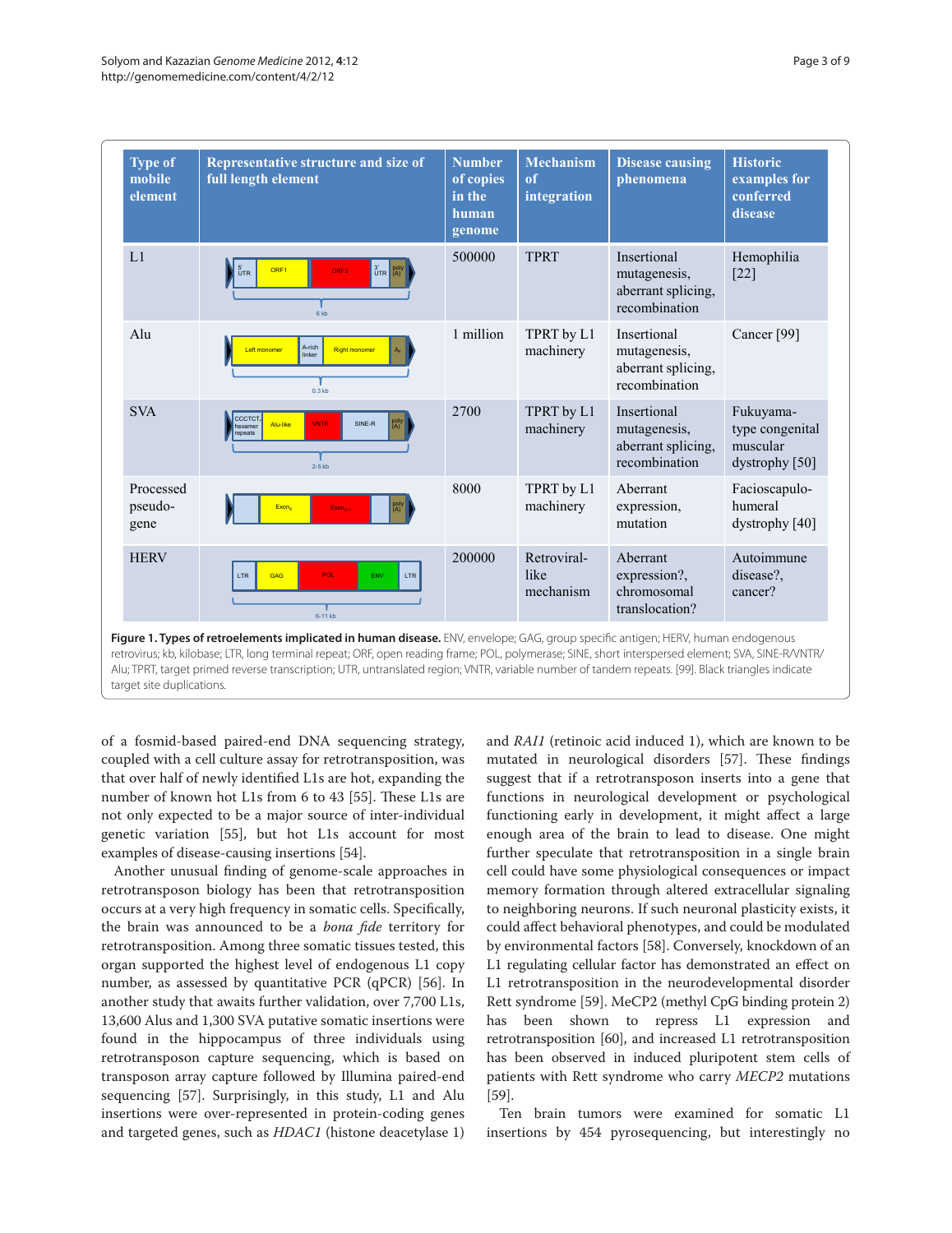retrotransposon insertions were discovered [61]. However, nine somatic L1 insertions were found in 6 out of 20 lung tumors with the same technique [61]. It was not determined though whether the normal tissues also contained some number of L1 insertions relative to the tumor tissue, and thus whether insertions in the cancer represented an elevated level of retrotransposon mobilization. Furthermore, it is not known if these insertions are transcribed or affect gene expression, and whether they were drivers or merely passengers of the tumorigenic process. The genomewide methylation status of the lung tumors and adjacent normal tissue was also examined using an Illumina platform. All 6 patient DNA samples exhibiting tumorspecific L1 insertions were clustered together as hypomethylated, compared with 13 out of the remaining 14 samples that lacked somatic insertions. These data imply that a methylation signature distinguishes L1-permissive tumors from non-permissive tumors [61].

Another genome-scale method to genotype common retrotransposon insertion polymorphisms (RIPs) to identify genotype-phenotype associations uses array-based technology. Commonly, single nucleotide polymorphisms (SNPs) and copy-number variants have been used as markers in genome-wide association studies (GWASs) to map loci involved in human disease. RIPs are a valuable resource to investigate the role of these elements in phenotypic variation and disease. Also, generally a RIP is much more likely to be the causal variant than a SNP, because a large insertion is more likely to be disruptive of gene function than a single nucleotide alteration, and retrotransposons have many features that can interfere with gene expression (reviewed by Goodier and Kazazian [62]). On the other hand, strong selection exists against retroelement insertions into coding regions, where they are under-represented compared with SNPs [63]. Currently, one array-based approach has been conducted to detect retrotransposon insertions in human disease. Using transposon insertion profiling by microarray (TIP-chip), several novel L1 insertions on the X chromosome were discovered in male probands with presumptively X-linked intellectual disability [64]. Interestingly, one of the insertions occurred in the *NHS* gene, which is mutated in Nance-Horan syndrome, a condition associated with intellectual disability. Another promising insertion occurred in the *DACH2* (dachshund homolog 2) gene that regulates neuronal differentiation [64]. However, confirmation studies are needed to demonstrate whether these insertions are the underlying cause of intellectual disability in these patients.

Except for the Baillie *et al*. study [57], which analyzed L1, Alu and SVA somatic insertions, the studies mentioned above concentrated on genome-wide detection of new L1 insertions. A notable study by Witherspoon *et al*. [65] developed a robust technique, termed mobile element scanning, to find new insertions of young Alu elements using PCR methods coupled with high-throughput sequencing. The group found approximately 500 *de novo* Alu insertions [65]. Their technique is applicable to all mobile elements, and is amenable to significant multiplexing of a number of DNA samples in one sequencing run.

# **Genome-wide methylation studies and transcriptome analysis of retrotransposons**

It is speculated that one of the main roles of DNA methylation, in addition to epigenetic reprogramming, is to silence transposable elements [66]. Most methylation studies of human transposons have investigated malignancies and showed consistent hypomethylation (for example, [67,68]), the extent of which, however, was variable in different tissues [69]. As the malignant phenotype is inherently associated with global as well as tumor-typespecific methylation changes [70], and transposable elements comprise the majority of the human genome, it is difficult to establish the role of transposon demethylation *per se* in tumorigenesis, especially without accompanying functional studies. It is possible that pathogenic cellular stress responses could result in local or global transposon deregulation - for example, via demethylation or chromatin modification. Once out of control, such an epigenetic deregulation might result in single or multiple retrotransposition events.

Retrotransposons located 5' of protein coding loci frequently function as alternative promoters. They might also express non-coding RNAs, and retrotransposons in the 3' UTR (untranslated region) of genes show strong evidence of reducing the expression of the respective gene, as assessed by cap analysis gene expression and pyrosequencing [71]. Thus, an altered retrotransposon methylation state is expected to affect either the transcription of the retrotransposon itself or that of nearby genes. Accordingly, it has been shown that hypomethylation of L1s can cause altered gene expression. Specifically, an L1 is located in the *MET* (hepatocyte growth factor receptor) oncogene, and hypomethylation of a promoter in this L1 induced an alternative MET transcript within the urothelium of tumor-bearing bladders. At the same time, in the bladder epithelium of cancer-free donors the methylation level of this L1 promoter was high and expression of the alternative MET transcript was low [72].

There are few studies that correlate human retrotransposon methylation with their transcription level on a genome-wide scale. According to one study, expression of L1 5' and 3' UTR sequences in prostate cancer was rather decreased, despite significant hypomethylation of the L1 promoter. Different HERV-K families showed opposite trends in expression levels, and the expression of evolutionarily young Alu families was restricted to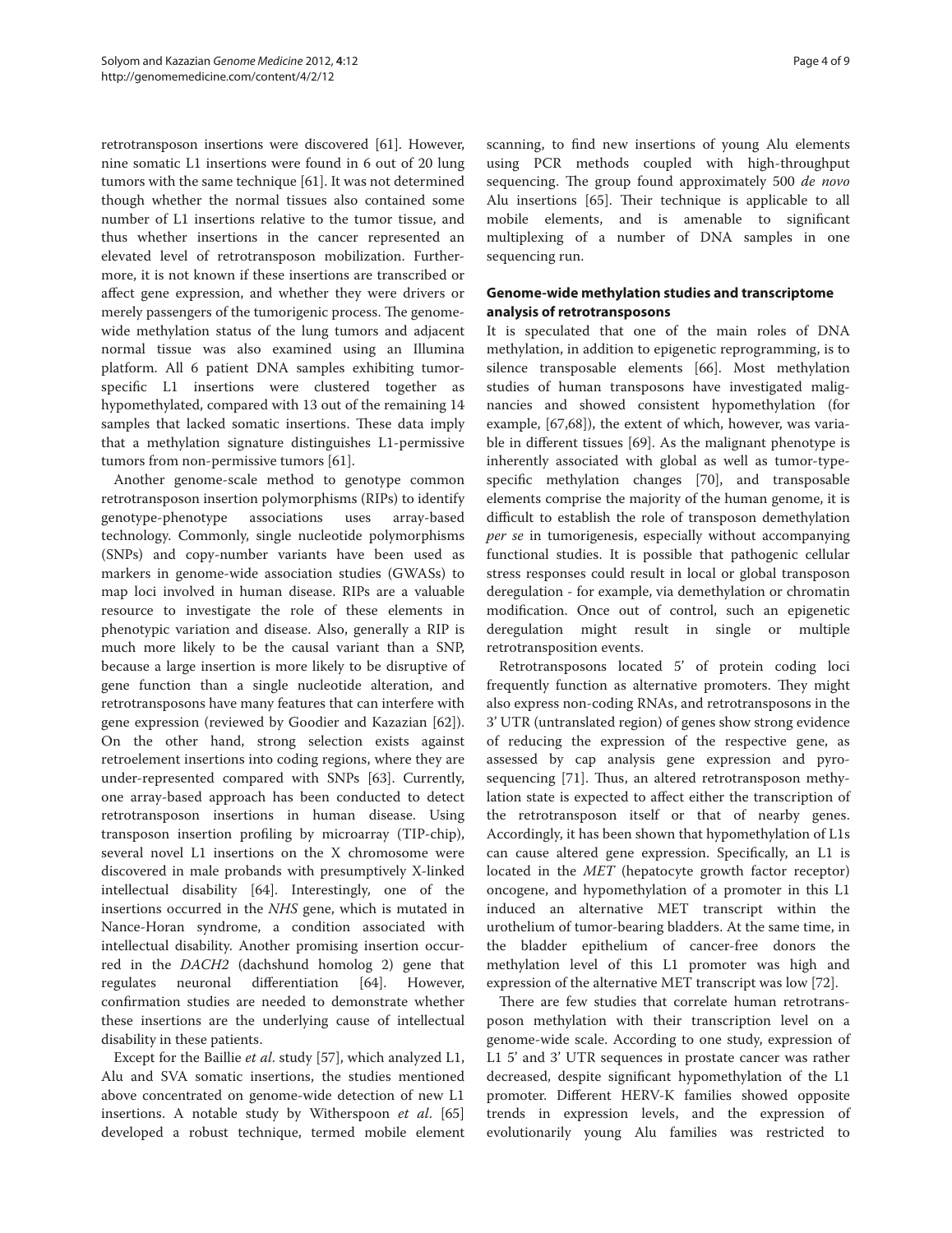individual prostate tumors as assessed by RT-qPCR and pyrosequencing [73]. In agreement with that study, transcriptional activation of L1s was not observed in globally hypomethylated hepatocellular carcinoma compared with matched normal tissue, as assessed by RT-qPCR [74]. Of note, the quantification of some types of expressed retroelements by using classical methods may prove ambiguous. Since Alu sequences are abundant in RNA polymerase II transcripts, quantification of the relatively rare RNA polymerase III transcribed Alu transcripts by RTqPCR is fraught with potential error [75]. Transcribed L1 sequences embedded in genes may similarly confound the results of such quantitative measurements of L1 expression.

Using a custom GeneChip microarray for transcriptome analysis of several HERV families, it was shown that numerous HERV-W loci were overexpressed in testicular cancer [76]. Interestingly, one of these was an ERVWE1 transcript whose expression is usually restricted to the placenta. Methylation was severely or completely diminished at HERV-W sequences in the tumor DNA, suggesting that DNA methylation and HERV-W expression is interrelated in this tumor context [76]. With a genome-wide technique termed selective differential display of RNAs containing interspersed repeats and with its modified version, termed L1 chimera display, it has been also demonstrated that the levels of many HERV-K LTR transcripts differ between normal and testicular germ cell tumor tissues [77], and that the L1 antisense promoter gives rise to novel chimeric transcripts that are unique in tumor samples [78]. Furthermore, the cancer-specific chimeric L1 transcripts could be induced in non-malignant cells by using the demethylating drug 5-azacytidine [78].

It will be interesting to learn if tumor-specific retrotransposon profiles reveal enhanced retroelement mobility. For example, L1 retrotransposition is associated with genetic instability [79], a hallmark of cancer [80]. Thus, local or global overactivation of L1s could have the potential to contribute to tumorigenesis. In particular, germ cell tumors are good candidates to examine cancer-specific retroelement activity, because the genome of germ cells goes through epigenetic reprogramming through methylation at CpG sites. Thus, deregulation of this process might easily lead to the derepression of transposable elements, and potentially to germ cell tumors. In support of this hypothesis, the L1 ORF1 protein was overexpressed in all 62 cases of investigated childhood malignant germ cell tumors relative to adjacent normal tissue and was associated with poor differentiation [81]. Testicular germ cell tumors should also be examined for L1-conferred hereditary disease, as no high penetrance susceptibility genes have been identified in this condition. With pyrosequencing of bisulfite-treated DNA using L1-specific primers, transgenerational L1 methylation inheritance was implicated to be associated with testicular cancer risk [82].

Thus, L1s are attractive candidates for both somatic drivers and hereditary predisposition factors in germ cell tumors and possibly in other cancer types. However, currently their functional impact in malignancy is poorly understood.

### **Concluding remarks and future directions**

Genome-scale technologies now provide us with the opportunity to investigate retrotransposon biology in unprecedented detail. Ultimately, it will be important to test the functional consequences of these results, such as the effect of RIPs on gene function, and their role in cancer and neurological disorders. This outcome might be accomplished by classical functional studies, or by combining the results of several genome-scale experiments. For instance, if comprehensive RIP profiles were coupled with next-generation RNA sequencing data, it would allow testing of hypotheses pertaining to retrotransposons and their effects upon gene expression. Such platforms would also be useful to explore whether there is a role for common RIPs in common disease and if these RIPs convey the disease phenotype through expression. In a similar manner, one could incorporate chromatin/methyl-seq/RNA/ChIPseq profiles for DNA-binding or RNA-binding proteins with the respective RIP profiles. It would also be advantageous to carry out studies to explore whether any overlap between a GWAS hit and a known RIP exists, as the RIP might indeed be the causal variant.

As an alternative genome-scale approach to understand the impact of human transposons on disease, functional genetic screening strategies could be developed in cell culture. For instance, haploid cell lines [83,84] and BLM (Bloom syndrome, RecQ helicase-like)-deficient cells that can be converted to generate a genome-wide library of homozygous mutant cells [85-87] are available to be mutagenized and screened for any desirable phenotype, such as altered retrotransposition activity, using suitable read-out systems. One such system could be a retrotransposition assay, where an L1 reporter construct has been designed so that translation of the reporter (drug-resistance gene or enhanced green fluorescent protein) occurs only after L1 reverse transcription and insertion of its cDNA copy into the genome [88,89]. Also, genome-wide mutagenesis might be accomplished with mobile elements themselves, such as retroviruses or DNA transposons [85- 87]. Similarly, large-scale small interfering RNA (siRNA) and cDNA functional genetics screening strategies could be designed to identify host cell factors modulating L1 activity. One should also investigate whether some host factors elicit a disease phenotype through deregulated retrotransposon activity. For example, the remarkable finding of the role of Alu RNA toxicity due to DICER1 deficiency in macular degeneration [31] needs to be replicated by alternative methods. Those methods should exclude the possibility that what is really being detected is amplification of the closely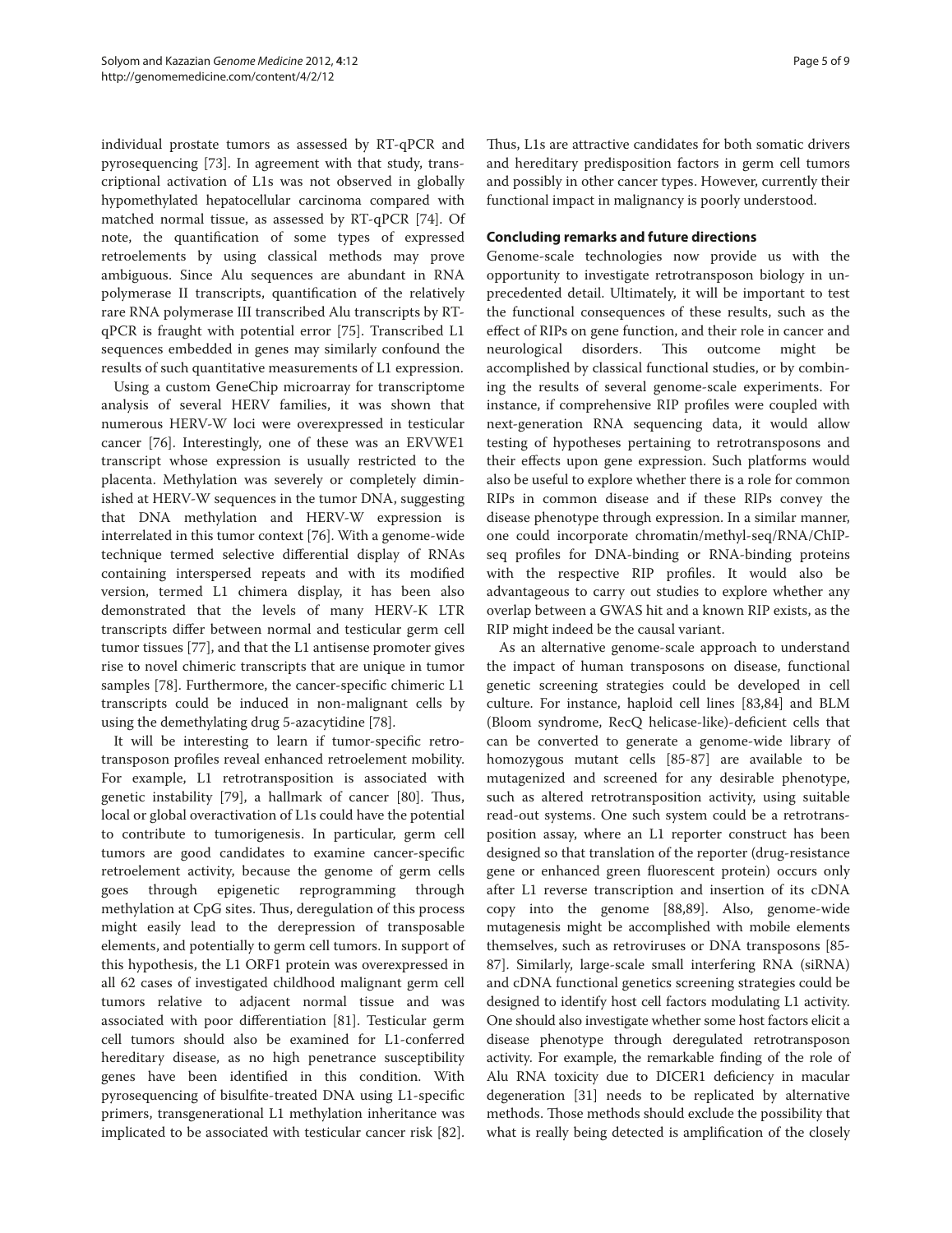related 7SL RNA or Alu sequences contained in RNA polymerase II transcripts, which vastly outnumber the RNA polymerase III-transcribed Alu elements [75]. Also, functional genetic follow-up studies should circumvent - if at all feasible - non-specific toxicity arising as a result of ectopic Alu overexpression or antisense oligo-mediated downregulation of essential RNA polymerase II transcripts with embedded Alu sequences. *DICER1* may also have a role in tumorigenesis through retrotransposon overexpression, as germline mutations in this gene have been found in familial pleuropulmonary blastoma [90] and in familial multinodular goiter with ovarian Sertoli-Leydig cell tumors [91]. Sense and antisense transcripts derived from L1 promoters could be processed to siRNAs that might suppress retrotransposition by RNA interference [92], and *DICER1* has been implicated in this process [93]. These data raise the possibility that genomic instability in some malignancies could arise - at least partly - from retrotransposon overdose as a consequence of a mutated small non-coding RNA pathway. This could lead eventually to retrotransposon RNA toxicity [31], genotoxic stress through DNA nicking by ORF2 [94], or elevated insertional mutagenesis [61].

For the future of personalized medicine it will be vital not to exclude the transposon profile of patients, as exemplified by the case of an Alu insertion in a retinitis pigmentosa proband [49]. Another aspect of personalized medicine is gene therapy. In one form of gene therapy, antisense oligonucleotides that block aberrant splicing into an intronic SVA that causes Fukuyama muscular dystrophy has been suggested [35]. Another aspect of gene therapy is the use of DNA transposons that hold the promise of lower immunogenicity, enhanced safety profile and reduced manufacturing costs compared with viral vectors [95]. Two DNA transposons from non-mammalian species have emerged as gene therapy tools based on their efficient transposition in humans: the reconstructed Tc1/mariner element Sleeping Beauty from salmonid fish and piggyBac from the baculovirus genome [95,96]. The first *ex vivo* gene therapy clinical trial using Sleeping Beauty has been approved [97], and induced pluripotent stem cells are now being generated after targeted gene correction using piggyBac technology [98]. Once the potential side-effects of these therapies - such as secondary mutagenesis resulting from transposon hopping or activation of nearby genes - are overcome, the roles of mobile elements can be redefined from being just 'junk' or 'enemy' to 'life-guards' of our genomes.

#### **Abbreviations**

GWAS, genome-wide association study; HERV, human endogenous retrovirus; L1Hs, human-specific L1; LINE-1/L1, long interspersed element; LTR, long terminal repeat; ORF, open reading frame; qPCR, quantitative PCR; RIP, retrotransposon insertion polymorphism; SINE, short interspersed element; siRNA, small interfering RNA; SNP, single nucleotide polymorphism; SVA,

Page 6 of 9

SINE-R/VNTR/Alu; TPRT, target primed reverse transcription; UTR, untranslated region; VNTR, variable number of tandem repeat.

#### **Competing interests**

The authors declare that they have no competing interests.

#### **Acknowledgements**

We thank Dustin C Hancks, John L Goodier, Adam D Ewing and Tara Doucet for their comments on the manuscript. Research in the Kazazian laboratory is funded by grants from the National Institutes of Health awarded to HHK.

#### Published: 24 February 2012

#### **References**

- 1. de Koning AP, Gu W, Castoe TA, Batzer MA, Pollock DD: Repetitive elements may comprise over two-thirds of the human genome. *PLoS Genet* 2011, 7:e1002384.
- 2. Zhou L, Mitra R, Atkinson PW, Hickman AB, Dyda F, Craig NL: Transposition of hAT elements links transposable elements and V(D)J recombination. *Nature* 2004, 432:995-1001.
- 3. Kapitonov VV, Jurka J: RAG1 core and V(D)J recombination signal sequences were derived from Transib transposons. *PLoS Biol* 2005, 3:e181.
- 4. Blond JL, Lavillette D, Cheynet V, Bouton O, Oriol G, Chapel-Fernandes S, Mandrand B, Mallet F, Cosset FL: An envelope glycoprotein of the human endogenous retrovirus HERV-W is expressed in the human placenta and fuses cells expressing the type D mammalian retrovirus receptor. *J Virol* 2000, 74:3321-3329.
- 5. O'Donnell KA, Burns KH: Mobilizing diversity: transposable element insertions in genetic variation and disease. *Mob DNA* 2010, 1:21.
- 6. Beck CR, Garcia-Perez JL, Badge RM, Moran JV: LINE-1 elements in structural variation and disease. *Annu Rev Genomics Hum Genet* 2011, 12:187-215.
- 7. Ray DA, Batzer MA: Reading TE leaves: new approaches to the identification of transposable element insertions. *Genome Res* 2011, 21:813-820.
- 8. Faulkner GJ: Retrotransposons: mobile and mutagenic from conception to death. *FEBS Lett* 2011, 585:1589-1594.
- Cost GJ, Feng Q, Jacquier A, Boeke JD: Human L1 element target-primed reverse transcription in vitro. *EMBO J* 2002, 21:5899-5910.
- 10. Dewannieux M, Esnault C, Heidmann T: LINE-mediated retrotransposition of marked Alu sequences. *Nat Genet* 2003, 35:41-48.
- 11. Ostertag EM, Goodier JL, Zhang Y, Kazazian HH Jr: SVA elements are nonautonomous retrotransposons that cause disease in humans. *Am J Hum Genet* 2003, 73:1444-1451.
- 12. Hancks DC, Goodier JL, Mandal PK, Cheung LE, Kazazian HH Jr: Retrotransposition of marked SVA elements by human L1s in cultured cells. *Hum Mol Genet* 2011, 20:3386-3400.
- 13. Raiz J, Damert A, Chira S, Held U, Klawitter S, Hamdorf M, Lower J, Stratling WH, Lower R, Schumann GG: The non-autonomous retrotransposon SVA is trans-mobilized by the human LINE-1 protein machinery. *Nucleic Acids Res* 2011. doi: 10.1093/nar/gkr863.
- 14. Esnault C, Maestre J, Heidmann T: Human LINE retrotransposons generate processed pseudogenes. *Nat Genet* 2000, 24:363-367.
- 15. Turner G, Barbulescu M, Su M, Jensen-Seaman MI, Kidd KK, Lenz J: Insertional polymorphisms of full-length endogenous retroviruses in humans. *Curr Biol* 2001, 11:1531-1535.
- 16. Tomlins SA, Laxman B, Dhanasekaran SM, Helgeson BE, Cao X, Morris DS, Menon A, Jing X, Cao Q, Han B, Yu J, Wang L, Montie JE, Rubin MA, Pienta KJ, Roulston D, Shah RB, Varambally S, Mehra R, Chinnaiyan AM: Distinct classes of chromosomal rearrangements create oncogenic ETS gene fusions in prostate cancer. *Nature* 2007, 448:595-599.
- 17. Hermans KG, van der Korput HA, van Marion R, van de Wijngaart DJ, Ziel-van der Made A, Dits NF, Boormans JL, van der Kwast TH, van Dekken H, Bangma CH, Korsten H, Kraaij R, Jenster G, Trapman J: Truncated ETV1, fused to novel tissue-specific genes, and full-length ETV1 in prostate cancer. *Cancer Res* 2008, 68:7541-7549.
- 18. Balada E, Vilardell-Tarres M, Ordi-Ros J: Implication of human endogenous retroviruses in the development of autoimmune diseases. *Int Rev Immunol*  2010, 29:351-370.
- 19. Bjerregaard B, Holck S, Christensen IJ, Larsson LI: Syncytin is involved in breast cancer-endothelial cell fusions. *Cell Mol Life Sci* 2006, 63:1906-1911.
- 20. Strick R, Ackermann S, Langbein M, Swiatek J, Schubert SW, Hashemolhosseini S, Koscheck T, Fasching PA, Schild RL, Beckmann MW,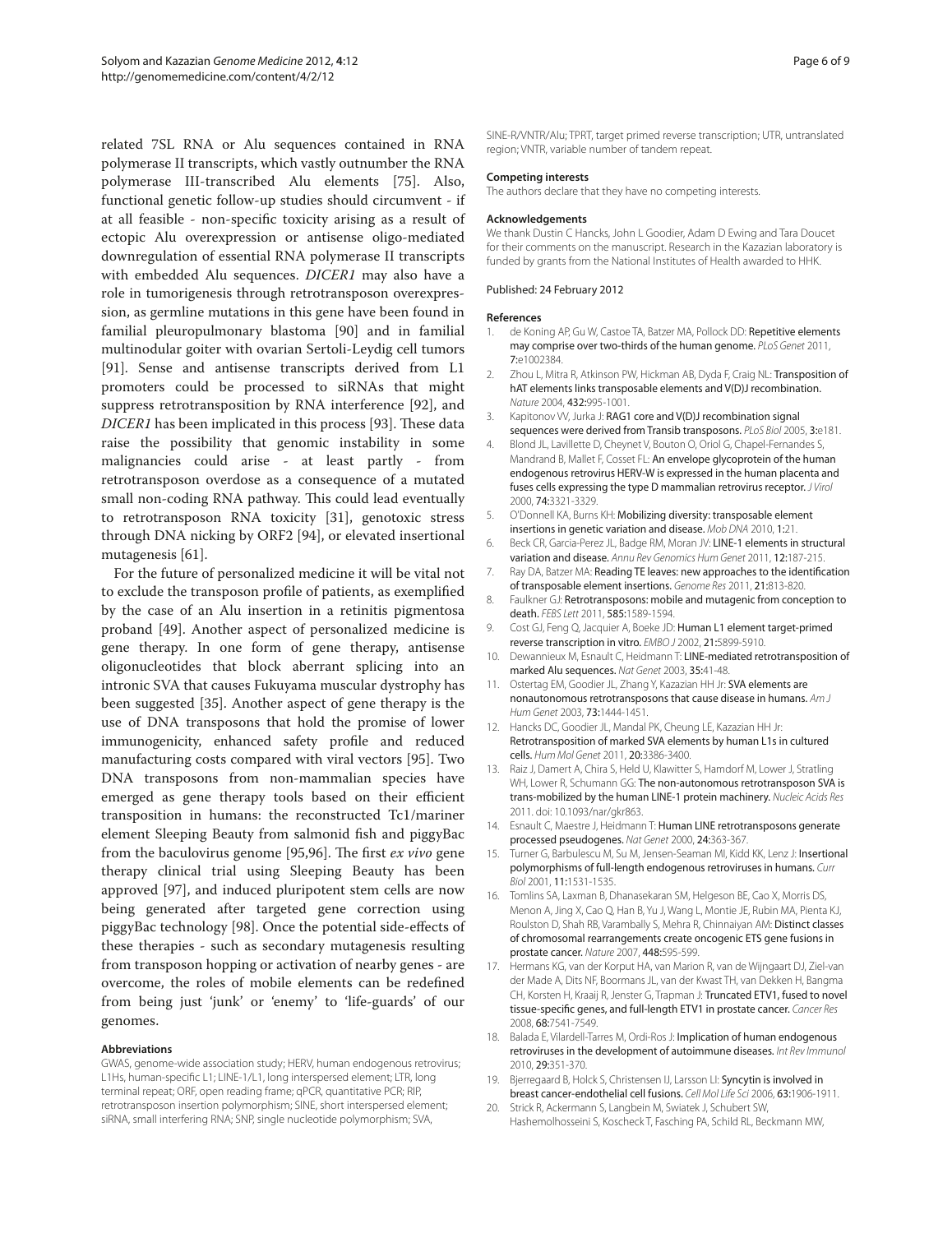Strissel PL: Proliferation and cell-cell fusion of endometrial carcinoma are induced by the human endogenous retroviral Syncytin-1 and regulated by TGF-beta. *J Mol Med (Berl)* 2007, 85:23-38.

- 21. Lamprecht B, Walter K, Kreher S, Kumar R, Hummel M, Lenze D, Kochert K, Bouhlel MA, Richter J, Soler E, Stadhouders R, Johrens K, Wurster KD, Callen DF, Harte MF, Giefing M, Barlow R, Stein H, Anagnostopoulos I, Janz M, Cockerill PN, Siebert R, Dorken B, Bonifer C, Mathas S: Derepression of an endogenous long terminal repeat activates the CSF1R proto-oncogene in human lymphoma. *Nat Med* 2010, 16:571-579, 1p following 579.
- 22. Kazazian HH Jr, Wong C, Youssoufian H, Scott AF, Phillips DG, Antonarakis SE: Haemophilia A resulting from de novo insertion of L1 sequences represents a novel mechanism for mutation in man. *Nature* 1988, 332:164-166.
- 23. Miki Y, Nishisho I, Horii A, Miyoshi Y, Utsunomiya J, Kinzler KW, Vogelstein B, Nakamura Y: Disruption of the APC gene by a retrotransposal insertion of L1 sequence in a colon cancer. *Cancer Res* 1992, 52:643-645.
- 24. Holmes SE, Dombroski BA, Krebs CM, Boehm CD, Kazazian HH Jr: A new retrotransposable human L1 element from the LRE2 locus on chromosome 1q produces a chimaeric insertion. *Nat Genet* 1994, 7:143-148.
- 25. Moran JV, DeBerardinis RJ, Kazazian HH Jr: Exon shuffling by L1 retrotransposition. *Science* 1999, 283:1530-1534.
- 26. Goodier JL, Ostertag EM, Kazazian HH Jr: Transduction of 3'-flanking sequences is common in L1 retrotransposition. *Hum Mol Genet* 2000, 9:653-657.
- 27. Pickeral OK, Makalowski W, Boguski MS, Boeke JD: Frequent human genomic DNA transduction driven by LINE-1 retrotransposition. *Genome Res* 2000, 10:411-415.
- 28. Halling KC, Lazzaro CR, Honchel R, Bufill JA, Powell SM, Arndt CA, Lindor NM: Hereditary desmoid disease in a family with a germline Alu I repeat mutation of the APC gene. *Hum Hered* 1999, 49:97-102.
- 29. Wimmer K, Callens T, Wernstedt A, Messiaen L: The NF1 gene contains hotspots for L1 endonuclease-dependent *de novo* insertion. *PLoS Genet* 2011, 7:e1002371.
- 30. Nystrom-Lahti M, Kristo P, Nicolaides NC, Chang SY, Aaltonen LA, Moisio AL, Jarvinen HJ, Mecklin JP, Kinzler KW, Vogelstein B: Founding mutations and Alu-mediated recombination in hereditary colon cancer. *Nat Med* 1995, 1:1203-1206.
- 31. Kaneko H, Dridi S, Tarallo V, Gelfand BD, Fowler BJ, Cho WG, Kleinman ME, Ponicsan SL, Hauswirth WW, Chiodo VA, Kariko K, Yoo JW, Lee DK, Hadziahmetovic M, Song Y, Misra S, Chaudhuri G, Buaas FW, Braun RE, Hinton DR, Zhang Q, Grossniklaus HE, Provis JM, Madigan MC, Milam AH, Justice NL, Albuquerque RJ, Blandford AD, Bogdanovich S, Hirano Y, *et al*.: DICER1 deficit induces Alu RNA toxicity in age-related macular degeneration. *Nature* 2011, 471:325-330.
- 32. Hamdi HK, Reznik J, Castellon R, Atilano SR, Ong JM, Udar N, Tavis JH, Aoki AM, Nesburn AB, Boyer DS, Small KW, Brown DJ, Kenney MC: Alu DNA polymorphism in ACE gene is protective for age-related macular degeneration. *Biochem Biophys Res Commun* 2002, 295:668-672.
- 33. Conley ME, Partain JD, Norland SM, Shurtleff SA, Kazazian HH Jr: Two independent retrotransposon insertions at the same site within the coding region of BTK. *Hum Mutat* 2005, 25:324-325.
- 34. Takasu M, Hayashi R, Maruya E, Ota M, Imura K, Kougo K, Kobayashi C, Saji H, Ishikawa Y, Asai T, Tokunaga K: Deletion of entire HLA-A gene accompanied by an insertion of a retrotransposon. *Tissue Antigens* 2007, 70:144-150.
- 35. Taniguchi-Ikeda M, Kobayashi K, Kanagawa M, Yu CC, Mori K, Oda T, Kuga A, Kurahashi H, Akman HO, DiMauro S, Kaji R, Yokota T, Takeda S, Toda T: Pathogenic exon-trapping by SVA retrotransposon and rescue in Fukuyama muscular dystrophy. *Nature* 2011, 478:127-131.
- 36. Chen JM, Stenson PD, Cooper DN, Ferec C: A systematic analysis of LINE-1 endonuclease-dependent retrotranspositional events causing human genetic disease. *Hum Genet* 2005, 117:411-427.
- 37. Belancio VP, Hedges DJ, Deininger P: Mammalian non-LTR retrotransposons: for better or worse, in sickness and in health. *Genome Res* 2008, 18:343-358.
- 38. Hancks DC, Kazazian HH: Active human retrotransposons: variation and disease. *Curr Opin Genet Dev*, in press.
- 39. Clapp J, Mitchell LM, Bolland DJ, Fantes J, Corcoran AE, Scotting PJ, Armour JA, Hewitt JE: Evolutionary conservation of a coding function for D4Z4, the tandem DNA repeat mutated in facioscapulohumeral muscular dystrophy. *Am J Hum Genet* 2007, 81:264-279.
- 40. Snider L, Geng LN, Lemmers RJ, Kyba M, Ware CB, Nelson AM, Tawil R,

Filippova GN, van der Maarel SM, Tapscott SJ, Miller DG: Facioscapulohumeral dystrophy: incomplete suppression of a retrotransposed gene. *PLoS Genet* 2010, 6:e1001181.

- 41. Rohozinski J, Lamb DJ, Bishop CE: UTP14c is a recently acquired retrogene associated with spermatogenesis and fertility in man. *Biol Reprod* 2006, 74:644-651.
- 42. Tsujikawa M, Kurahashi H, Tanaka T, Nishida K, Shimomura Y, Tano Y, Nakamura Y: Identification of the gene responsible for gelatinous drop-like corneal dystrophy. *Nat Genet* 1999, 21:420-423.
- 43. Vinckenbosch N, Dupanloup I, Kaessmann H: Evolutionary fate of retroposed gene copies in the human genome. *Proc Natl Acad Sci U S A* 2006, 103:3220-3225.
- 44. Poliseno L, Salmena L, Zhang J, Carver B, Haveman WJ, Pandolfi PP: A codingindependent function of gene and pseudogene mRNAs regulates tumour biology. *Nature* 2010, 465:1033-1038.
- 45. Poliseno L, Haimovic A, Christos PJ, Vega Y Saenz de Miera EC, Shapiro R, Pavlick A, Berman RS, Darvishian F, Osman I: Deletion of PTENP1 pseudogene in human melanoma. *J Invest Dermatol* 2011, 131:2497-2500.
- 46. Ewing AD, Kazazian HH Jr: High-throughput sequencing reveals extensive variation in human-specific L1 content in individual human genomes. *Genome Res* 2010, 20:1262-1270.
- 47. Ewing AD, Kazazian HH Jr: Whole-genome resequencing allows detection of many rare LINE-1 insertion alleles in humans. *Genome Res* 2011, 21:985-990.
- 48. Hormozdiari F, Alkan C, Ventura M, Hajirasouliha I, Malig M, Hach F, Yorukoglu D, Dao P, Bakhshi M, Sahinalp SC, Eichler EE: Alu repeat discovery and characterization within human genomes. *Genome Res* 2011, 21:840-849.
- 49. Tucker BA, Scheetz TE, Mullins RF, DeLuca AP, Hoffmann JM, Johnston RM, Jacobson SG, Sheffield VC, Stone EM: Exome sequencing and analysis of induced pluripotent stem cells identify the cilia-related gene male germ cell-associated kinase (MAK) as a cause of retinitis pigmentosa. *Proc Natl Acad Sci U S A* 2011, 108:E569-576.
- 50. Kobayashi K, Nakahori Y, Miyake M, Matsumura K, Kondo-Iida E, Nomura Y, Segawa M, Yoshioka M, Saito K, Osawa M, Hamano K, Sakakihara Y, Nonaka I, Nakagome Y, Kanazawa I, Nakamura Y, Tokunaga K, Toda T: An ancient retrotransposal insertion causes Fukuyama-type congenital muscular dystrophy. *Nature* 1998, 394:388-392.
- 51. Watanabe M, Kobayashi K, Jin F, Park KS, Yamada T, Tokunaga K, Toda T: Founder SVA retrotransposal insertion in Fukuyama-type congenital muscular dystrophy and its origin in Japanese and Northeast Asian populations. *Am J Med Genet A* 2005, 138:344-348.
- 52. Solyom S, Ewing AD, Hancks DC, Takeshima Y, Awano H, Matsuo M, Kazazian HH Jr: Pathogenic orphan transduction created by a non-reference LINE-1 retrotransposon. *Hum Mutat* 2012, 33:369-371.
- 53. Awano H, Malueka RG, Yagi M, Okizuka Y, Takeshima Y, Matsuo M: Contemporary retrotransposition of a novel non-coding gene induces exon-skipping in dystrophin mRNA. *J Hum Genet* 2010, 55:785-790.
- 54. Brouha B, Schustak J, Badge RM, Lutz-Prigge S, Farley AH, Moran JV, Kazazian HH Jr: Hot L1s account for the bulk of retrotransposition in the human population. *Proc Natl Acad Sci U S A* 2003, 100:5280-5285.
- 55. Beck CR, Collier P, Macfarlane C, Malig M, Kidd JM, Eichler EE, Badge RM, Moran JV: LINE-1 retrotransposition activity in human genomes. *Cell* 2010, 141:1159-1170.
- 56. Coufal NG, Garcia-Perez JL, Peng GE, Yeo GW, Mu Y, Lovci MT, Morell M, O'Shea KS, Moran JV, Gage FH: L1 retrotransposition in human neural progenitor cells. *Nature* 2009, 460:1127-1131.
- 57. Baillie JK, Barnett MW, Upton KR, Gerhardt DJ, Richmond TA, De Sapio F, Brennan PM, Rizzu P, Smith S, Fell M, Talbot RT, Gustincich S, Freeman TC, Mattick JS, Hume DA, Heutink P, Carninci P, Jeddeloh JA, Faulkner GJ: Somatic retrotransposition alters the genetic landscape of the human brain. *Nature*  2011, 479:534-537.
- 58. Singer T, McConnell MJ, Marchetto MC, Coufal NG, Gage FH: LINE-1 retrotransposons: mediators of somatic variation in neuronal genomes? *Trends Neurosci* 2010, 33:345-354.
- 59. Muotri AR, Marchetto MC, Coufal NG, Oefner R, Yeo G, Nakashima K, Gage FH: L1 retrotransposition in neurons is modulated by MeCP2. *Nature* 2010, 468:443-446.
- 60. Yu F, Zingler N, Schumann G, Stratling WH: Methyl-CpG-binding protein 2 represses LINE-1 expression and retrotransposition but not Alu transcription. *Nucleic Acids Res* 2001, 29:4493-4501.
- 61. Iskow RC, McCabe MT, Mills RE, Torene S, Pittard WS, Neuwald AF, Van Meir EG,